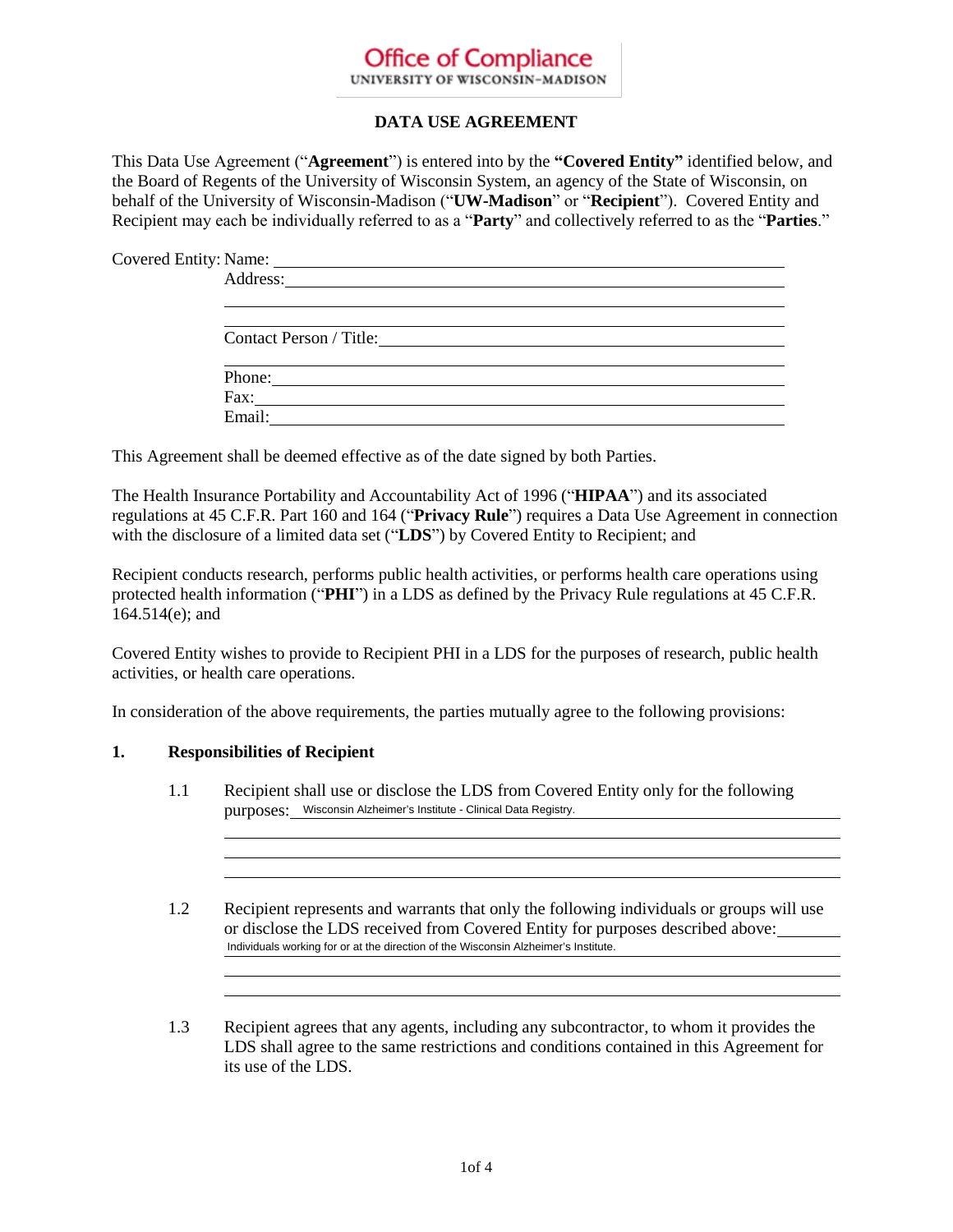- 1.4 Recipient shall use appropriate safeguards to prevent any use or disclosure of the LDS not specified by this Agreement.
- 1.5 Recipient agrees *not* to perform any of the following actions:
	- 1.5.1 Attempting to identify or contact any individual whose health information is included in the LDS.
	- 1.5.2 Using or further disclosing the information in the LDS for any purpose other than the purpose specified in Section 1.1 of this Agreement, or as otherwise permitted by law.
	- 1.5.3 Publishing or otherwise disclosing information that identifies the individuals whose health information is included in the LDS.
- 1.6 Recipient agrees *not* to use or permit others to use information from the LDS that identifies an entity or individual health care provider for any of the following purposes:
	- 1.6.1 To determine the rights, benefits, or privileges of an entity or individual health care provider.
	- 1.6.2 To report, through any medium, information that identifies an entity or individual health care provider.
- 1.7 Recipient agrees not to use, or permit others to use, information from the LDS for purposes not specified by this Agreement in Section 1.1.
- 1.8 Recipient shall report to Covered Entity any use or disclosure of the LDS that is not specified by this Agreement.

#### **2. Responsibilities of Covered Entity**

- 2.1 Covered Entity shall provide PHI to Recipient as a LDS in the following format and medium: Current Data Registry Information Form.
- 2.2 Covered Entity shall include in its Notice of Privacy Practices that it may disclose PHI for the purposes of research, public health activities, and health care operations.

#### **3. Miscellaneous**

- 3.1 Termination.This Agreement may be terminated in any of the ways provided for in this Section 3.1. The responsibilities of Recipient under Section 1 this Agreement shall survive termination of this Agreement.
	- 3.1.1 By either Party upon thirty (30) days written notice to the other; or
	- 3.1.2 In a written Agreement signed by both Parties; or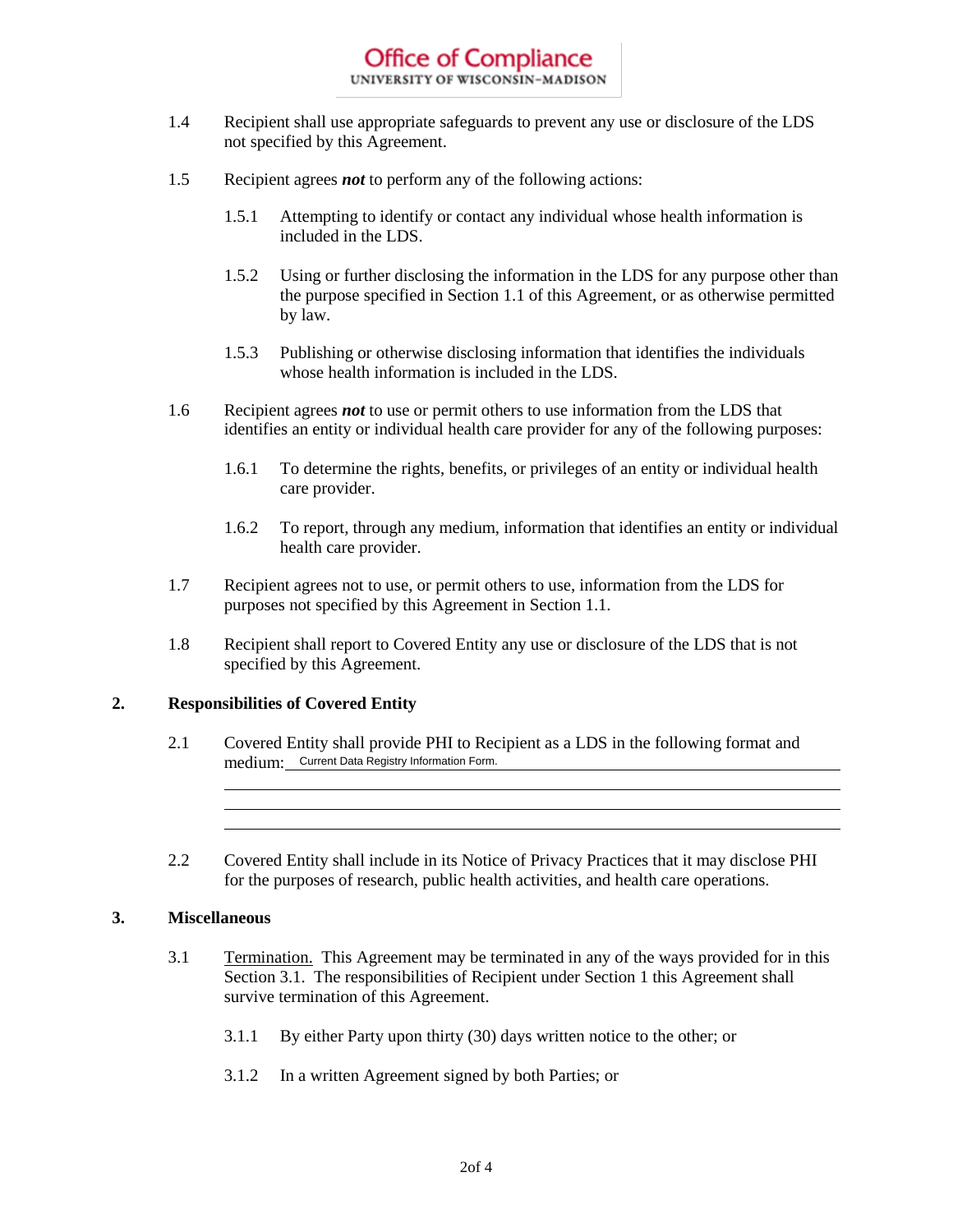- 3.1.3 By Covered Entity upon material breach by Recipient, provided:
	- 3.1.3.1 Covered Entity provides Recipient written notice of the breach, and
	- 3.1.3.2 Recipient fails to cure the breach within thirty (3) days of receipt of such written notice. Covered Entity may agree to extend the time of Recipient's cure of the breach.
- 3.2 Notices.Any Notices delivered to Covered Entity or Recipient shall be sent, returnreceipt or delivery confirmation requested, to:

UW-Madison HIPAA Privacy Officer 4170 Health Sciences Learning Center 750 Highland Avenue Madison, WI 53705 hipaa@wisc.edu

With a copy to: [*Add UW contact person*] Wisconsin Alzheimer's Institute (Attn: Cynthia Carlsson, MD, Director) UW School of Medicine and Public Health 610 Walnut Street, 9th Floor, Suite 957 Madison, WI 53726

And to Covered Entity via the contact information provided in the preamble to this Agreement.

- 3.3 Regulatory References. A reference in this Agreement to a section in the Privacy Rule means the section as in effect or as amended.
- 3.4 Amendment to Comply with HIPAA. Upon the effective date of any amendment to final regulations promulgated by the U.S. Department of Health and Human Services with respect to PHI, this Agreement will automatically amend such that the obligations it imposes on the Recipient remain in compliance with applicable regulations.
- 3.5 Transferability. Neither party's interest under this Agreement may be transferred or assigned or assumed by any other party, in whole or in part, without the prior written consent of the other party to the Agreement.
- 3.6 Hold Harmless. Recipient and Covered Entity shall each be responsible for its own acts and/or omissions and those of its officers, employees and agents in the performance of this Agreement.
- 3.7 Governing Law. This Agreement shall be governed by and interpreted in accordance with the laws of the State of Wisconsin.
- 3.8 Interpretation. Any ambiguity in this Agreement shall be resolved to permit UW-Madison to comply with HIPAA regulations applicable to Covered Entities.

[*Proceed to Following Page for Signatures*]